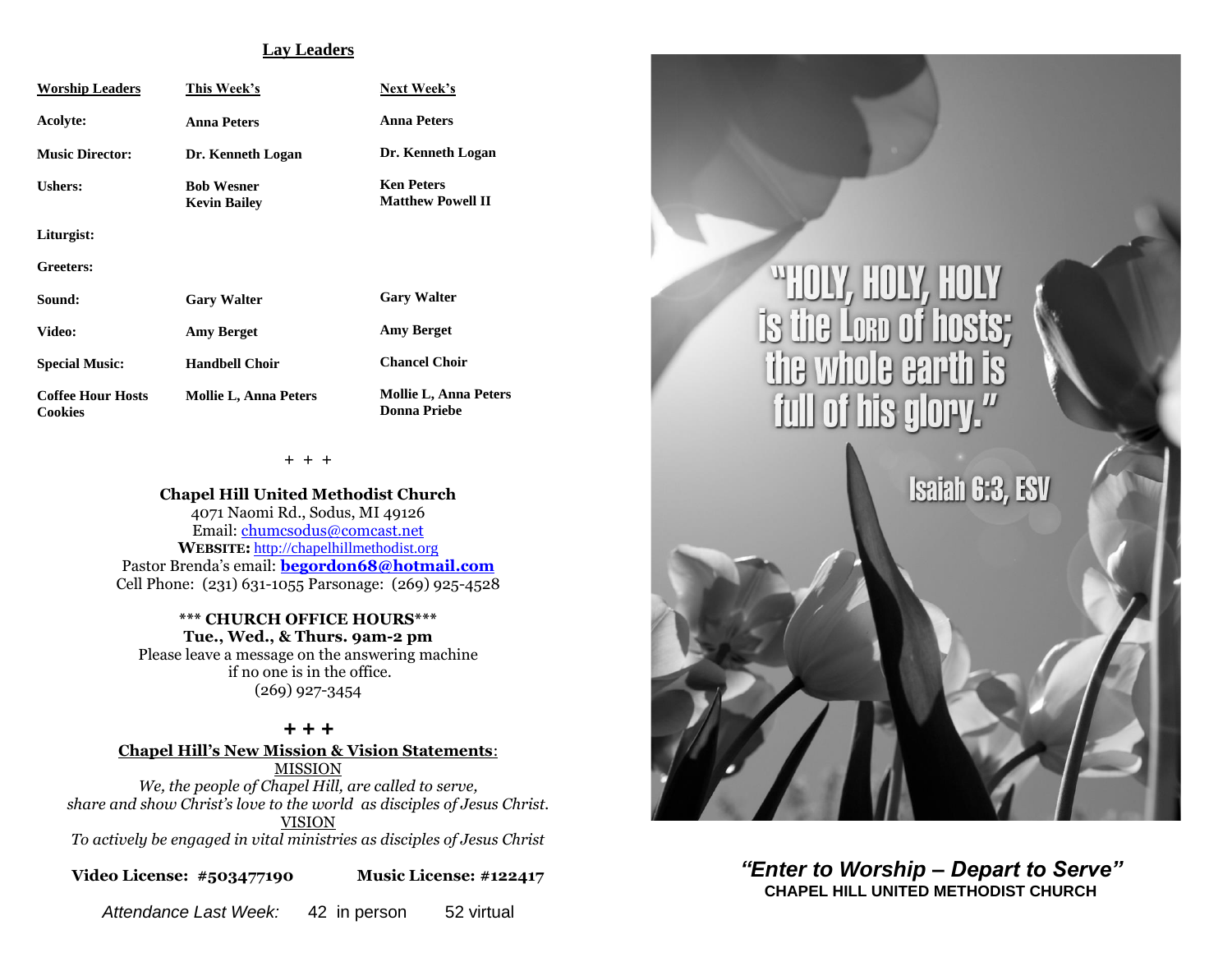## **FAMILY CARES & CONCERNS** *WEEKLY PRAYER LIST***:**

Mark Akright; Lily Mullen; Nathan Lambrecht; Flossie Gordon for death of her sister Juanita; Doris Moore; Elva & Vern Fisher; Pam VanLue; Esther Peters; Myron & Maudy Williams; Gary & Judy Walter; Lance Rogalski (related to Gini Skibbe and Delores Rogalski); Hands Up Ministry.

### *KEEP IN OUR PRAYERS***:**

Calvin Prillwitz; Ruth Shuler; Elliot Keys; Robert Dunbar; Jim & Gloria Dibbet; Michelle Dibbet; Louise Grosse; Elizabeth Sapp; Liz Burkhard; Betty Arnt; Don & Norma Goldner; Ed McKenzie; Graydon Pope; Beth & Mike DeCoursey; Isaac Weir; Bill Teichman; Charlie Cantrell and Family; Dave & Sharon Henderson; Bonnie Saurbier; Sandy Young; Jean Rakauski; Mary Betz; COVID 19; United States Military and their families; The United Methodist Church; Our Government; victims of violence; individuals and families of those with addictions; people with special needs and those with mental health issues and their families.

#### **FOR PRAYER CHAIN REQUESTS: PLEASE CONTACT THE OFFICE DURING OFFICE HOURS, OR PASTOR BRENDA AT THE PARSONAGE.**

**+ + +**

**General Conference Prayer Time** Focus: the most loving outcome that is within God's plan.

# **RECEIVING TITHES**

We appreciate your gifts in the offering plate as they are passed, by mail, or online.

#### **SCRAPBOOKING**

*This month's scrapbooking fellowship has been cancelled.* 

## **SUPER BOOKS ON SALE**

**50% off Now only \$20 See Sandy Keath**

# *We are so HAPPY you are attending worship service today! Please sign the Friendship Book found in the pews.*

February 6, 2022 All of Us Ministers Pastor Brenda Gordon

 $+ + +$ 

Personal Prayer Requests

Welcome & Announcements

| *Prelude & Bringing in the Light<br>Kenneth Logan<br>"Moderato" Christian Finck |                                                      |                |  |
|---------------------------------------------------------------------------------|------------------------------------------------------|----------------|--|
| *Opening Hymn                                                                   | "Holy, Holy, Holy"                                   | <b>UMH 64</b>  |  |
| Sharing Our Joys & Concerns<br>Prayer                                           | Pastor Brenda                                        |                |  |
| The Lord's Prayer                                                               |                                                      | In Unison      |  |
|                                                                                 | Special Music "Holy, Holy, Holy" Charles Gounod      | Kenneth Logan  |  |
| Scripture                                                                       | Isaiah $6:1-8$                                       |                |  |
| Hymn                                                                            | "For the Bread Which You Have Broken" vs. $1,2 \& 4$ | <b>UMH 614</b> |  |
| Sermon                                                                          | "The God of Un"                                      | Pastor Brenda  |  |
| Holy Communion<br>Tithes & Offering                                             | "Love Divine" Kenneth Logan                          | Handbell Choir |  |
| Offertory                                                                       | "Break Thou the Bread of Life" William Sherwin       | Kenneth Logan  |  |
| *Doxology<br>*Offertory Prayer                                                  |                                                      | <b>UMH 95</b>  |  |
| *Hymn                                                                           | "Now Let Us from this Table Rise"                    | <b>UMH 634</b> |  |
| *Benediction                                                                    |                                                      | Pastor Brenda  |  |
| Postlude                                                                        | "Andante Moderato" Marcel Dupre'<br>$+ + +$          | Kenneth Logan  |  |

\*Please stand if comfortably able.

UMH=United Methodist Hymnal (Blue); TFWS=The Faith We Sing (Black); Worship & Song (On Screen); HFG= Hymns for the Family of God (Brown)